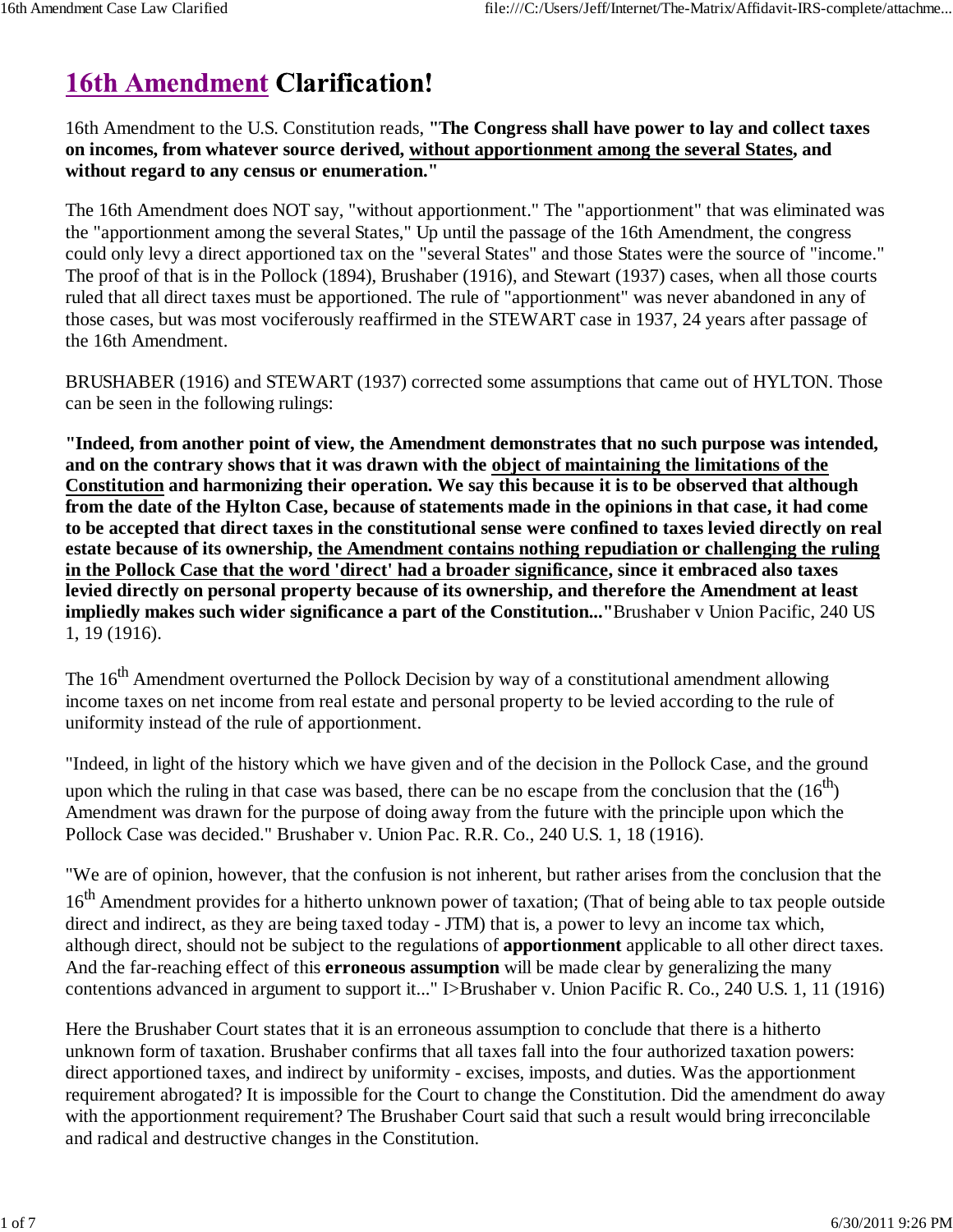It was reaffirmed in BRUSHABER and in STEWART that all taxes must of necessity, fall under the two all-embracing categories: direct and indirect. Read the following paragraph from Brushaber carefully:

"But it clearly results that the proposition and the contentions under it -(the  $16<sup>th</sup>$  Amendment), if acceded to, would cause one provision of the Constitution to destroy another; that is, they would result in bringing the provisions of the (16<sup>th</sup>) Amendment exempting a direct tax from apportionment into **irreconcilable conflict** with the general requirement that **all direct taxes be apportioned**. Moreover, the tax authorized by the Amendment, being direct, would not come under the rule of uniformity applicable under the Constitution to other than direct taxes, and thus it would come to pass that the result of the Amendment would be to authorize a particular direct tax not subject either to apportionment or to the rule of geographical uniformity, thus giving power to impose a different tax in one state or states than was levied in another state or states. This result, instead of simplifying the situation and making clear the limitations on the taxing power, which obviously the Amendment must have been intended to accomplish, would create radical and destructive changes in our constitutional system and multiply confusion." *Brushaber v. Union Pacific R. Co., 240 U.S. 1, 11 (1916)*

*"Indeed, from another point of view, the Amendment demonstrates that no such purpose was intended, and on the contrary shows that it was drawn with the object of maintaining the limitations of the Constitution and harmonizing their operation. We say this because it is to be observed that although from the date of the Hylton Case, because of statements made in the opinions in that case, it had come to be accepted that direct taxes in the constitutional sense were confined to taxes levied directly on real estate because of its ownership, the Amendment contains nothing repudiation or challenging the ruling in the Pollock Case that the word 'direct' had a broader significance, since it embraced also taxes levied directly on personal property because of its ownership, and therefore the Amendment at least impliedly makes such wider significance a part of the Constitution..."*

Thus, instead of abrogating the necessity of apportionment, Brushaber reaffirmed the necessity for apportionment just as was stated in POLLACK.

Now, if you didn't carefully read the above paragraph from Brushaber, you might have missed a very important statement: *"the tax authorized by the Amendment, being direct."*And didn't the Court state in BRUSHABER (1916) and confirmed in CHAS. C. STEWARD MACH. CO. v. DAVIS, 301 U.S. 548 (1937) - 24 years AFTER the so-called ratification of the 16th Amendment): *"If the tax is a direct one, it shall be apportioned according to the census or enumeration. If it is a duty, impost, or excise, it shall be uniform throughout the United States. Together, these classes include every form of tax appropriate to sovereignty."*

The understanding of the clause, "*collect taxes on incomes, from whatever source derived, without apportionment among the several states, and without regard to any census or enumeration"*, can only be seen as a reasoned ruling by the High Court if all these other propositions are held to. First, the Amendment did away with the requirement of *apportionment among the several states* and did away with the requirement of *census or enumeration*. The key to understanding how the Court's rulings were perfectly logical and without manifest flaw, is the Amendment's "whole purpose,"i.e., to relieve the necessity of source from direct apportioned taxes.

# BRUSHABER: *"but that the whole purpose of the Amendment was to relieve all income taxes when imposed from apportionment from a consideration of the source whence the income was derived."*

If the tax is apportioned, it is direct, and it therefore is relieved from the necessity of requirement of "sources,"i.e., the several states. The Amendment DOES NOT relieve a direct tax from the requirement of "apportionment" when imposed on an individual. That is a false assumption that has long been carelessly put forth by the establishment. The requirement to apportion among the several states, was dismissed by the 16th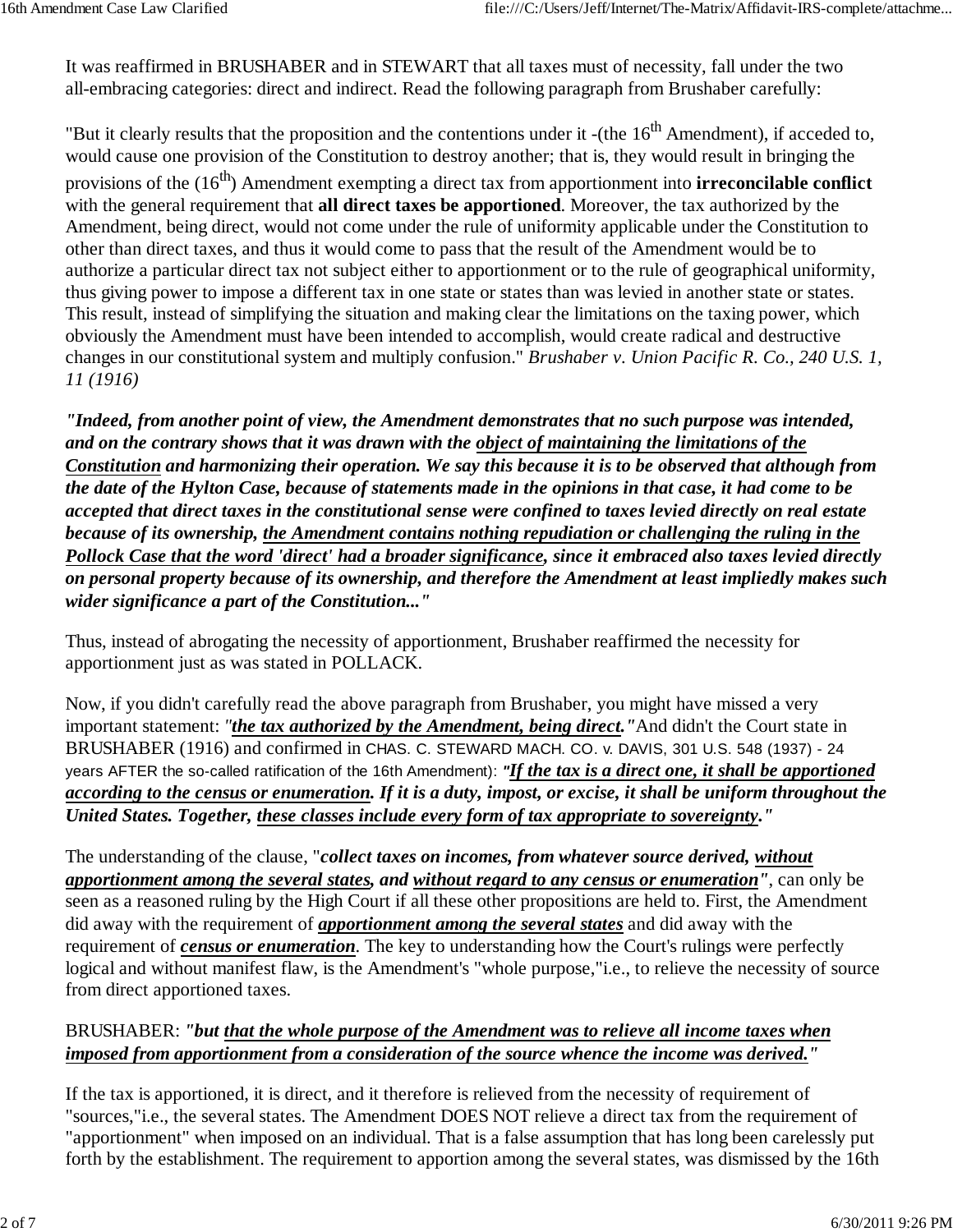Amendment, and direct apportioned taxes could henceforth be levied on individuals directly, when apportioned.

*"Representatives and direct taxes shall be apportioned among the several states which may be included within this Union, according to their respective numbers, which shall be determined by adding to the whole number of free persons..."* POLLOCK v FARMERS LOAN & TRUST CO., 157 US 429, 436 - 441 (1895).

In EISNER v MACOMBER, 252 US 189, 205 - 206 (1920), among the many other consistent rulings, the High Court confirmed that the effects and limitations must be maintained.

# *"The 16th Amendment must be construed in connection with the taxing clauses of the original Constitution and the effect attributed to them before the amendment was adopted."*

Some have also made arguments that there is some other taxing power that does not fall under the two all-embracing categories, but that was rejected in BRUSHABER (1916) and STEWART (1937).

*"'Although there have been, from time to time, intimations that there might be some tax which was not a direct tax, nor included under the words 'duties, imposts, and excises,' such a tax, for more than 100 years of national existence, has as yet remained undiscovered...***"**

In any case, considering the above rulings, it could hardly be argued that the 16th Amendment did away with "apportionment requirement" on direct taxes or affected any thing other than relieve direct apportioned taxes from the sources (the states).

So there remains left one other possibility; that the tax levied on the individual is an excise tax. It could hardly be argued that it might be an Impost or Duty.

#### FLINT v STONE TRACY, 220 US 107, 151 - 152 (1911):

*"Duties and imposts are terms commonly applied to levies made by governments on the importation or exportation of commodities. Excises are 'taxes laid upon the manufacture, sale, or consumption of commodities within the country, upon licenses to pursue certain occupations, and upon corporate privileges.' Cooley, Const. Lim. 7th ed. 680."*

The Court accepted the definition of "excise" as was listed in "Cooley, Const. Lim. 7th ed. 680." A person or his property does not fall under these definitions of an excise.

# **Knowlton v. Moore, 178 US 41, 47 (1900),** *"Direct Taxes bear upon persons, upon possessions and the enjoyment of rights."*

Brushaber also addressed that contention.

*Brushaber at page 16," Moreover, in addition, the conclusion reached in the Pollock Case did not in any degree involve holding that income taxes generically and necessarily came within the class [240 U.S. 1, 17] of direct taxes on property, but, on the contrary, recognized the fact that taxation on income was in its nature an excise entitled to be enforced as such unless and until it was concluded that to enforce it would amount to accomplishing the result which the requirement as to apportionment of direct taxation was adopted to prevent"*

The Brushaber Court ruled that the adoption of "Direct Taxation" was adopted to prevent direct taxation of individuals and property of individuals.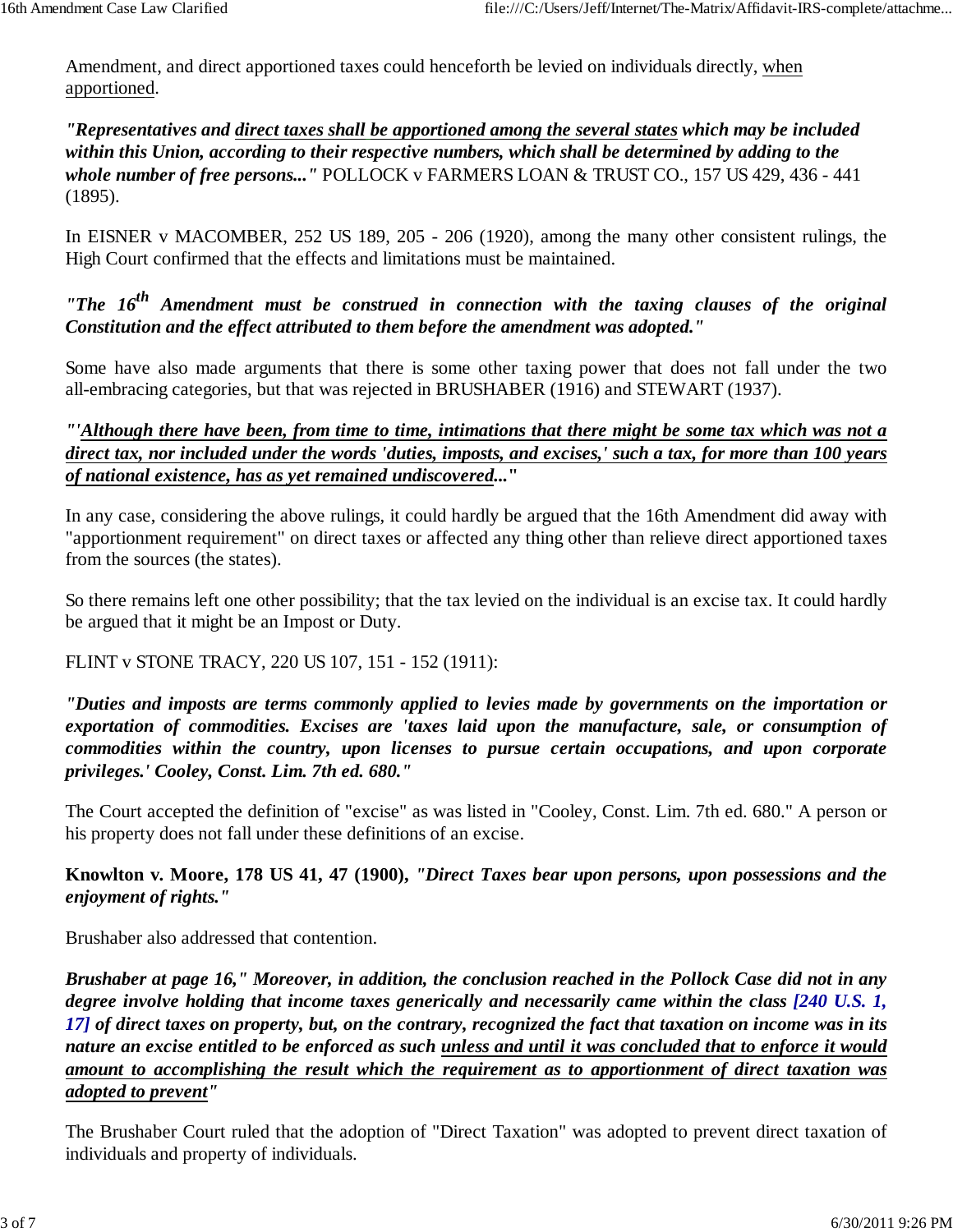The excise tax on corporate "income" was passed in 1909 and avoided the necessity of "apportionment" by taxing, not the income of the corporation, but the privilege of incorporation, measured by size of the corporate income. The "privilege" was a legitimate object of taxation. Private firms or individuals did not come under that tax on the "privilege".

*"In the case at bar we have already discussed the limitations which the Constitution imposes upon the right to levy excise taxes, and it could not be said, even if the principles of the 14th Amendment were applicable to the present case, that there is no substantial difference between the carrying on of business by the corporations taxed, and the same business when conducted by a private firm or individual. The thing taxed is not the mere dealing in merchandise, in which the actual transactions may be the same, whether conducted by individuals or corporations, but the tax is laid upon the privileges which exist in conducting business with the advantages which inhere in the corporate capacity of those taxed, and which are not enjoyed by private firms or individuals."* **FLINT v. STONE TRACY CO., 220 U.S. 107, 162 (1911).**

This ruling on the corporate excise tax was not affected by the 16th Amendment since the Amendment only applied to direct taxes when they were apportioned.

*"As has been repeatedly remarked, the corporation tax act of 1909 was not intended to be and is not, in any proper sense, an income tax law. This court had decided in the Pollock Case that the income tax law of 1894 amounted in effect to a direct tax upon property, and was invalid because not apportioned according to populations, as prescribed by the Constitution. The act of 1909 avoided this difficulty by imposing not an income tax, but an excise tax upon the conduct of business in a corporate capacity, measuring, however, the amount of tax by the income of the corporation.* Flint v. Stone Tracy Co. 220 U.S. 107 **, 55 L. ed. 389, 31 Sup. Ct. Rep. 342, Ann. Cas. 1912 B, 1312; McCoach v. Minehill & S. H. R. Co. 228 U.S. 295, 57 L. ed. 842, 33 Sup. Ct. Rep. 419; United States v. Whitridge ( decided at this term, 231 U.S. 144 , 58 L. ed. --, 34 Sup. Ct. Rep. 24.***"* **STRATTON'S INDEPENDENCE, LTD. v. HOWBERT, 231 U.S. 399, 414 - 415 (1913).**

Two years after the passage of the Amendment, the Court also stated that the legislature cannot infringe on contracts without violating the letter and spirit of the Constitution. The Amendment would need to be viewed in light of such a ruling.

*The right, therefore, to contract cannot be infringed by the legislature without violating the letter and spirit of the Constitution. Every citizen is protected in his right to work where and for whom he will. He may select not only his employer, but also his associates."* **COPPAGE v. STATE OF KANSAS, 236 U.S. 1, 23 -24 (1915).**

The radical confusion and destruction of the Constitution has thus come to pass as the BRUSHABER Court warned. We have millions of lawyers but are left without the "rule of law".

*BRUSHABER v UNION PACIFIC R. CO., 240 US 1, 11 (1916): "But it clearly results that the proposition and the contentions [240 U.S. 1, 12] under it, if acceded to, would cause one provision of the Constitution to destroy another; that is, they would result in bringing the provisions of the Amendment exempting a direct tax from apportionment into irreconcilable conflict with the general requirement that all direct taxes be apportioned. Moreover, the tax authorized by the Amendment, being direct, would not come under the rule of uniformity applicable under the Constitution to other than direct taxes, and thus it would come to pass that the result of the Amendment would be to authorize a particular direct tax not subject either to apportionment or to the rule of geographical uniformity, thus giving power to impose a different tax in one state or states than was levied in another state or states. This result, instead of simplifying the situation and making clear the limitations on the taxing power, which obviously the Amendment must*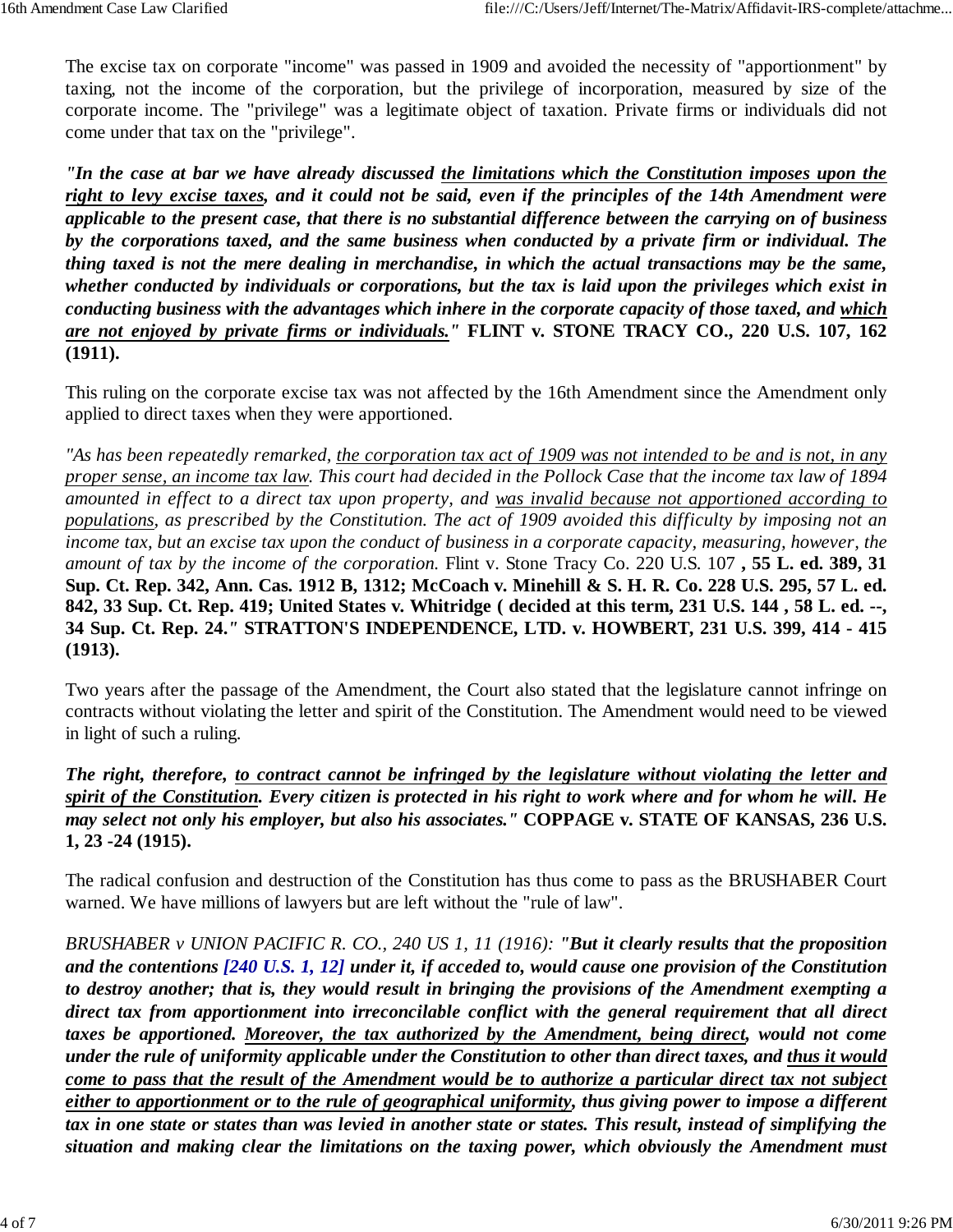# *have been intended to accomplish, would create radical and destructive changes in our constitutional system and multiply confusion."*

I ask you to also consider the logical impossibilities inherent in some assumptions that often are made.

1) If the Supreme Court ruled in several cases that the 16th Amendment granted no new taxation powers to the federal government (in one case, even the government made such admission), and brought no new subjects under the taxing authority of the federal government, then it could not be said that the 16th Amendment was the source of authority to claim that every individual was newly subjected to a direct un-apportioned tax. It could, however, be legitimately claimed that the 16th Amendment authorized a direct apportioned tax, relieved of the requirement of "sources" (the several states).

2) If, as the Supreme Court has ruled, that no new subjects were brought under the taxing powers, ("... It manifestly disregards the fact that by the previous ruling it was settled that the provisions of the 16th Amendment conferred no new power of taxation." Evans vs. Gore, 253 US 245, 263 (1920) and, "It was not the purpose or effect of that Amendment to bring any new subject within the taxing power." Bowers vs. Kerbaugh-Empire, 271 US 170, 174 (1926)) then it would be a logical impossibility that millions of new wage earners or non-incorporated business (See Flint v. Stone Tracey, 1911) were newly brought under the taxing powers by the 16th Amendment.

Material below is by Phil Hart, *Constitutional Income: Do You Have Any?* page 10, (Alpine Press, 2001).

Fact #1: "In examining the history of the debate and ratification of the 16th Amendment, this book will show that there is no evidence upon which the government can rely for their claim that the American People desired to have their wages and salaries taxed. No evidence can be found in the law journals of the time, not in the journals on political economy or economics, not in the Congressional Record nor other Congressional documents, nor in any of the newspapers of record of the time. In other words, the government's position that wages and salaries equals income within the meaning of the 16th Amendment is **'wholly without foundation.'"**

Fact #2: A tax on wages payable by the wage earner is a Capitation Tax. So says the premier authority on the issue, Adam Smith author of the timeless work *Wealth of Nations.* Ibid. pp. 141-145.

Fact #3: Capitation Taxes are direct taxes and are required by the Constitution to be apportioned among the 50 States. The 16th Amendment had nothing to do with Capitation Taxes. Ibid. pp. 250 - 253.

Fact #4: In the few hours just prior to the Senate's passage of the 16th Amendment the morning of July 5, 1909, the Senate twice by vote rejected two separate proposals to include direct taxes within the authority of the 16th Amendment. Ibid. pp. 193-200.

Fact #5: In briefs and argument before the Supreme Court in the case of *Brushaber v. Union Pacific Railroad,* both Brushaber and the Government claimed that the 16th Amendment provided for a direct tax exempted from the Constitutional apportionment rule. The High Court called this claim an **"erroneous assumption...wholly without foundation."** Ibid. pp. 204-210.

Fact #6: Just weeks after the Brushaber Case was decided, Mr. Stanton, in the case of *Stanton v. Baltic Mining Co.* again claimed (35 times) that the 16th Amendment created a new class of constitutional tax, that being a direct tax exempted from the apportionment rule. The High Court said in this case that the 16th Amendment created **"no new tax."** Ibid. pp. 212-220.

Fact #7: In the *Stanton and Brushaber Cases,* the Supreme Court ruled correctly by excluding direct taxes from the 16th Amendment. The intent of the American People and that of Congress was never to directly tax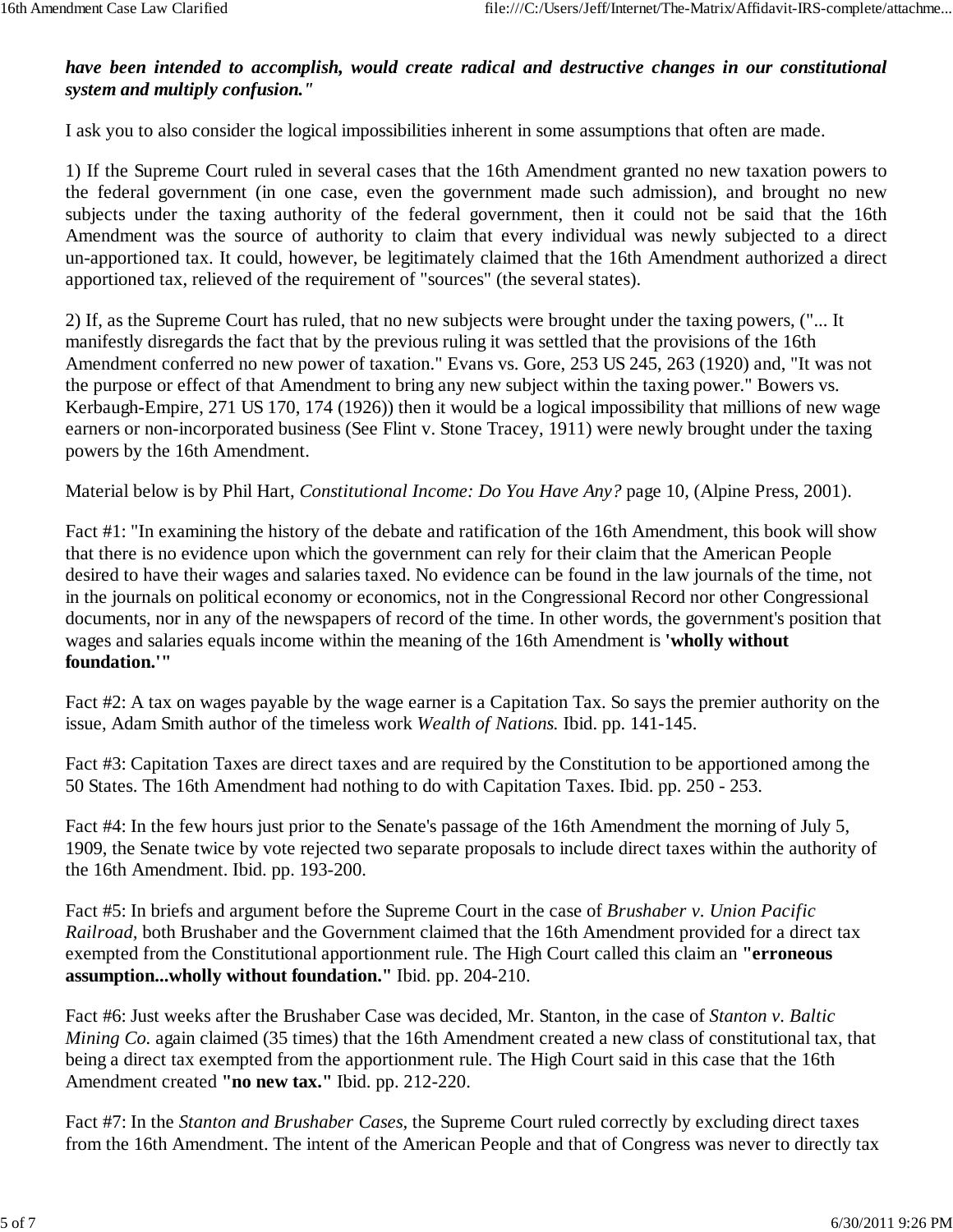the American People, but only to tax income severed from accumulated wealth. Ibid. pp. 244 - 270.

Fact #8: When the Supreme Court stated in the *Eisner, Stanton,* and *Doyle Cases* that "Income may be derived from capital, or labor or from both combined" all these cases dealt with corporations and had nothing to do with the "Are wages income?" question. Ibid. pp. 239-244 and 272-274.

Fact #9: The genesis of the 16th Amendment was the income tax plank of the Democrat Party's Presidential Platform of 1908 which clearly reveals the intent of that Amendment: "We favor an income tax as part of our revenue system, and we urge the submission of a constitutional amendment specifically authorizing Congress to levy and collect a tax upon individual and corporate incomes, to the end that wealth may bear its proportional share of the burdens of the federal government." Ibid. p. 48.

Fact #10: There is not, and never has been, any delegation of authority from **We the People** to the government for the collection of an unapportioned direct tax on the wages and salaries of the American People. It has been a maxim of English Law since the Magna Carta of 1215, that the People must consent to all taxation. **"We are being taxed without our Consent!"**

# **Conclusion:**

The IRS is guilty of the following minimum illegal activities:

- 18 U.S.C. 241: Conspiracy against rights. Collusion by all of the revenue agents to interfere with the First Amendment, free speech, right to assemble, and right to petition our government.
- 18 U.S.C. 242: Deprivation of rights under the color of law. I have clearly and repeatedly stated that I am being forced, if I comply with the IRS' demands, to go contrary to my religious beliefs by lying, and personally committing fraud.
- 18 U.S.C. 872: Extortion by officers or employees of the United States.
- 18 U.S.C. 876: Mailing threatening communications. This includes all the threatening notices regarding levies, liens, and idiotic letters that refuse to justify why they think I am liable for income tax.
- 18 U.S.C. 880: Receiving the proceeds of extortion. Any money collected from Americans through illegal enforcement actions and for which the contributors are not "liable" under the law is extorted money, and the IRS is in receipt of the proceeds of illegal extortion.
- 18 U.S.C. 1581: Peonage, obstructing enforcement. They are obstructing the proper enforcement of the tax laws, which require that they respect those who choose NOT to volunteer to participate in the federal donation program identified under subtitle A of the I.R.C.
- 18 U.S.C. 1583: Enticement into slavery. They are trying to enlist me to rejoin the ranks of other peons who pay taxes they aren't demonstrably liable for, which amounts to slavery, plain and simple.
- 18 U.S.C. 1589: Forced labor. Being forced to expend my personal time (valued at 100 silver dollars per hour and amounting to date of approximately 500 hours since 1980) responding to IRS demands for 1040 forms under the color of law, requesting answers to volumes of questions, (which have yet to be answered) answering the IRS' frivolous notices and other correspondence, and paying taxes on my labor that I am not liable for. (total taxes extracted fraudulently since 1980 unknown at this time, not counting interest and civil and criminal penalty.)
- It is another violation of law for the IRS to be using the U.S. Mail system to commit fraud.

TITLE 18 CHAPTER 63 1341 1341. Frauds and swindles Release date: 2004-08-06 Whoever, having devised or intending to devise any scheme or artifice **to defraud, or for obtaining money or property by means of false or fraudulent pretenses**, representations, or promises, or to